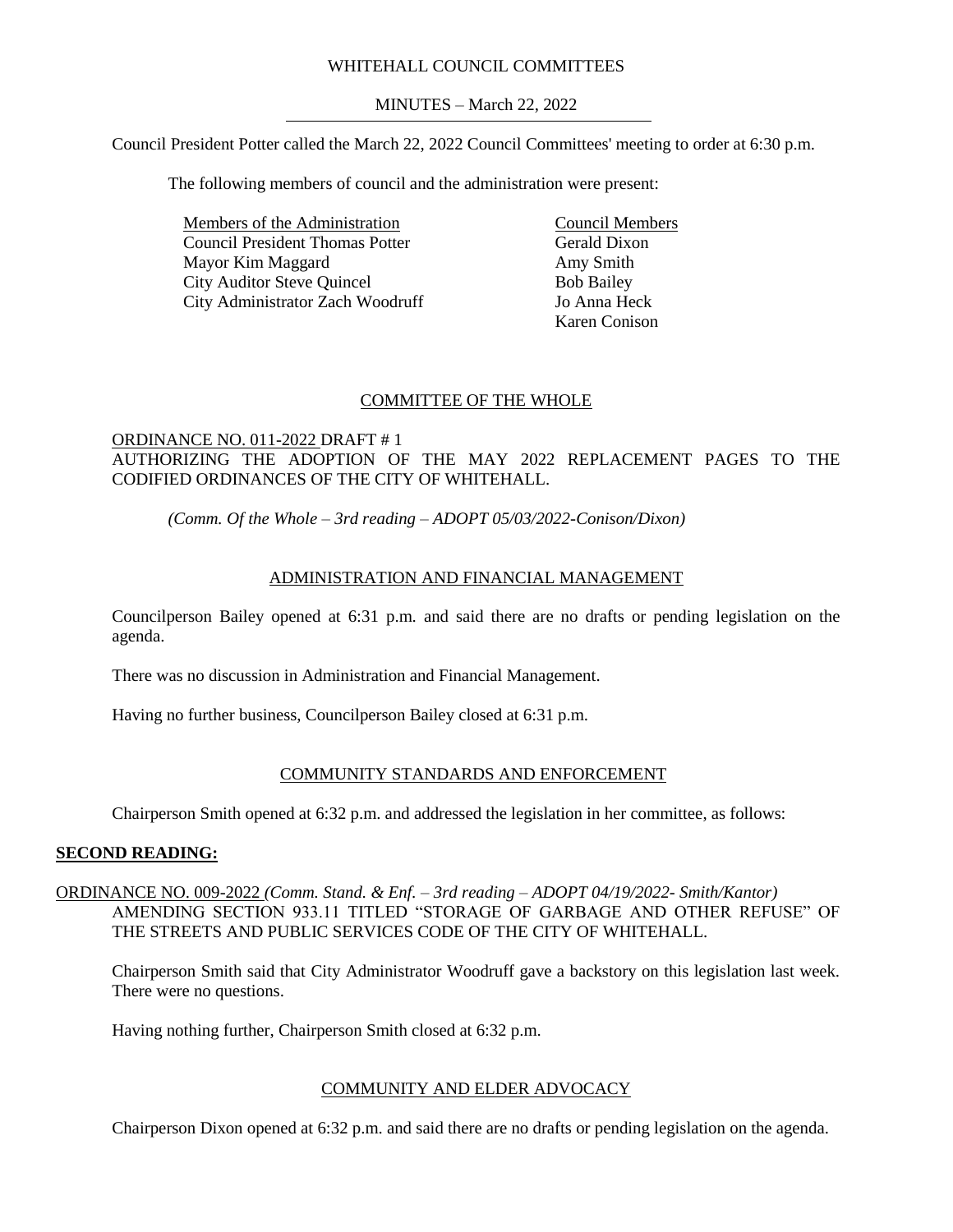Chairperson Dixon said covid is not over and there are residents and homebound seniors who might not feel safe coming to a Council meeting. He hopes email Poll Public continuation is considered. There was no discussion.

Having no further business, Chairperson Dixon closed at 6:34 p.m.

#### ECONOMIC DEVELOPMENT

Chairperson Conison opened at 6:34 p.m. and said there are no drafts or pending legislation on the agenda.

There was no discussion in Economic Development.

Having nothing further, Chairperson Conison closed at 6:34 p.m.

#### INFRASTRUCTURE, MAINTENANCE AND SERVICE

Chairperson Conison opened at 6:34 p.m. and addressed the legislation in her committee, as follows:

#### ORDINANCE NO. 012-2022 DRAFT # 2

AUTHORIZING AND APPROVING A FUND TRANSFER IN THE AMOUNT OF SIXTY THOUSAND AND NO/DOLLARS (\$60,000.00) FROM THE GENERAL FUND 101 TO THE CAPITAL IMPROVEMENT FUND 311; AUTHORIZING AND APPROVING A SUPPLEMENTAL APPROPRIATION IN THE AMOUNT OF SIXTY THOUSAND AND NO/DOLLARS (\$60,000.00) FROM THE CAPITAL IMPROVEMENT FUND 311 TO THE CAPITAL IMPROVEMENT EXPENSE ACCOUNT 311.000.54000 AND DECLARING AN EMERGENCY.

*(Infra, Maint. & Srvs. – 2nd reading – ADOPT 04/19/2022–Conison/Heck)*

## **THIRD READING:**

RESOLUTION NO. 011-2022 *(Infra. Maint. & Srvs – 3rd reading – ADOPT 04/05/2022- Conison/Kantor)* DESIGNATING A PORTION OF VARIOUS PARCELS ALONG BROAD STREET AND HAMILTON ROAD AS CITY OF WHITEHALL PERMANENT AND TEMPORARY RIGHT-OF-WAY, AS SHOWN AND DESCRIBED IN THE ATTACHED EXHIBIT AND LABELED AS WD'S AND T'S.

Mayor Maggard asked that Ordinance 012-2022 be passed on the second reading.

City Administrator Woodruff gave an update on the 2022 street program. The work is scheduled to begin on the E. Mound portion of the project on March 28 as well as the continuance curb that will be on Langley between Yearling and Hamilton. Prep is beginning this week for the installation of medians on Maplewood. Once those projects are completed, the work on Pinewood, Etna, Elbern and Washburn west of Maplewood will begin. Strawser will seek payment after Pinewood is complete. There will be time to pass this legislation before the funds are needed.

City Administrator Woodruff gave an update on the curb height medians that are being installed on Maplewood Avenue.

Having nothing further, Chairperson Conison closed at 6:38 p.m.